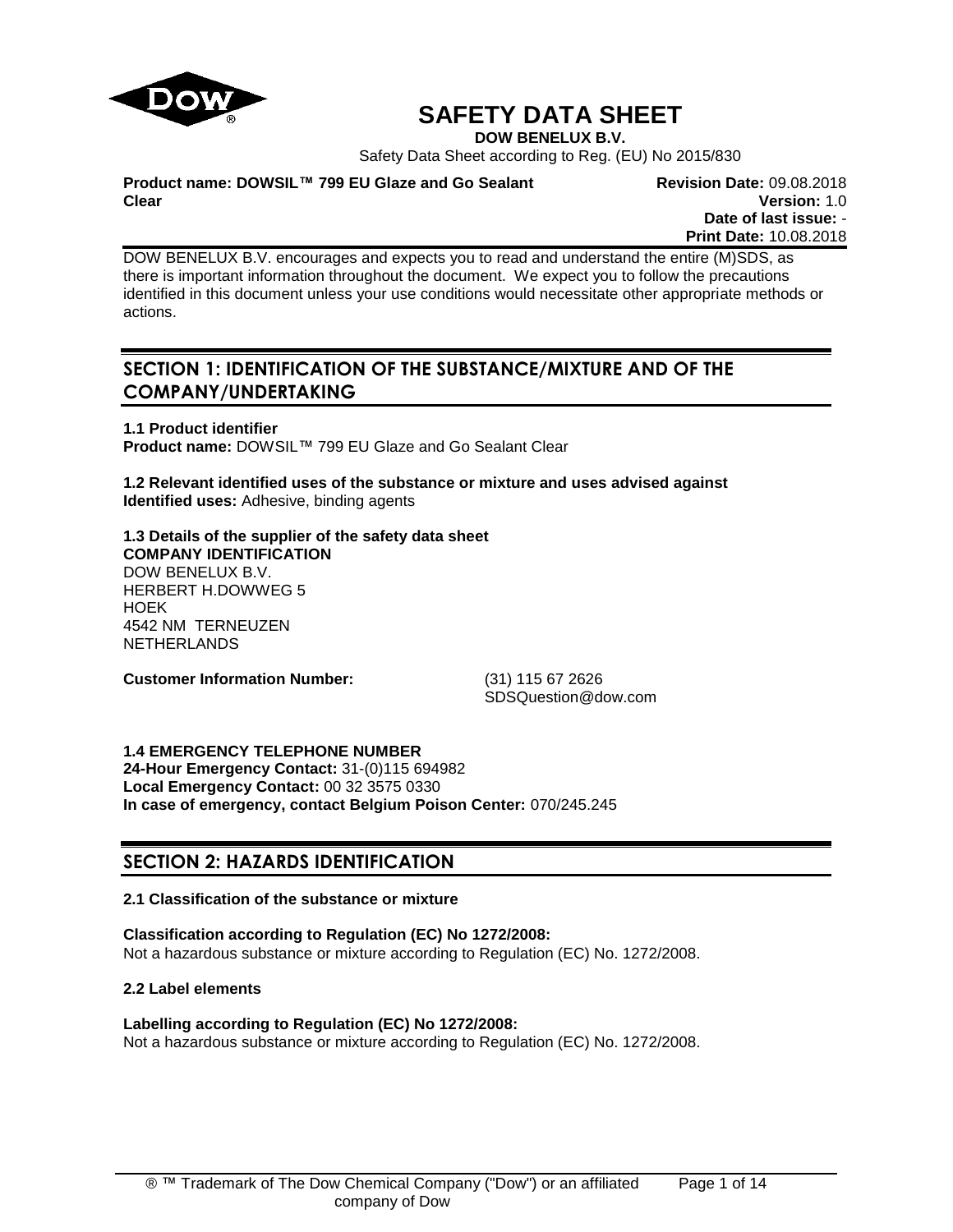#### **Precautionary statements**

P271 Use only outdoors or in a well-ventilated area.

### **Supplemental information**

EUH210 Safety data sheet available on request. EUH208 Contains: 3-aminopropyltriethoxysilane. May produce an allergic reaction.

### **2.3 Other hazards**

This product contains dodecamethylcyclohexasiloxane (D6) that has been identified by the Member State Committee of ECHA as fulfilling the vPvB criteria laid down in Annex XIII to Regulation (EC) No 1907/2006. See Section 12 for additional information.

# **SECTION 3: COMPOSITION/INFORMATION ON INGREDIENTS**

### **Chemical nature:** Sealant **3.2 Mixtures**

This product is a mixture.

| <b>CASRN/</b><br>$EC-No.$<br>Index-No.                             | <b>REACH</b><br><b>Registration</b><br><b>Number</b> | Concentration                   | Component                         | <b>Classification:</b><br><b>REGULATION (EC) No</b><br>1272/2008 |
|--------------------------------------------------------------------|------------------------------------------------------|---------------------------------|-----------------------------------|------------------------------------------------------------------|
|                                                                    |                                                      |                                 |                                   |                                                                  |
| <b>CASRN</b><br>58190-57-1<br>EC-No.<br>Not available<br>Index-No. |                                                      | $\ge$ = 3,24 - <= 4,32 % Ethyl- | tris(acetonoximo)-<br>silane      | STOT RE - 2 - H373                                               |
| PBT and vPvB substance                                             |                                                      |                                 |                                   |                                                                  |
| <b>CASRN</b><br>540-97-6<br>EC-No.<br>208-762-8<br>Index-No.       |                                                      | $= 0,282%$                      | Dodecamethyl<br>cyclohexasiloxane | Not classified                                                   |

For the full text of the H-Statements mentioned in this Section, see Section 16.

# **SECTION 4: FIRST AID MEASURES**

# **4.1 Description of first aid measures**

### **General advice:**

First Aid responders should pay attention to self-protection and use the recommended protective clothing (chemical resistant gloves, splash protection). If potential for exposure exists refer to Section 8 for specific personal protective equipment.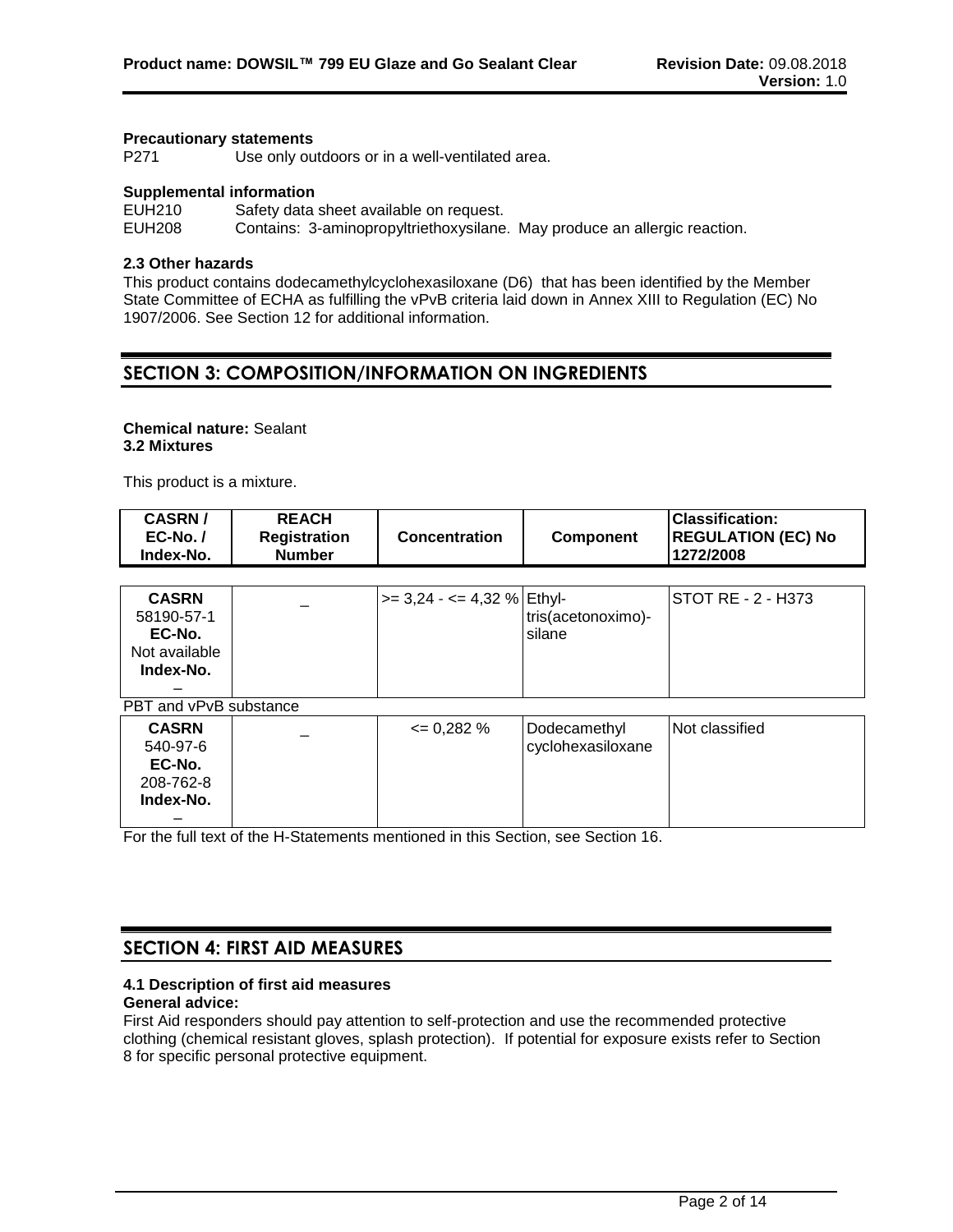**Inhalation:** Move person to fresh air; if effects occur, consult a physician.

**Skin contact:** Remove material from skin immediately by washing with soap and plenty of water. Remove contaminated clothing and shoes while washing. Seek medical attention if irritation persists. Wash clothing before reuse. Discard items which cannot be decontaminated, including leather articles such as shoes, belts and watchbands.

**Eye contact:** Flush eyes thoroughly with water for several minutes. Remove contact lenses after the initial 1-2 minutes and continue flushing for several additional minutes. If effects occur, consult a physician, preferably an ophthalmologist.

**Ingestion:** No emergency medical treatment necessary.

#### **4.2 Most important symptoms and effects, both acute and delayed:**

Aside from the information found under Description of first aid measures (above) and Indication of immediate medical attention and special treatment needed (below), any additional important symptoms and effects are described in Section 11: Toxicology Information.

#### **4.3 Indication of any immediate medical attention and special treatment needed**

**Notes to physician:** No specific antidote. Treatment of exposure should be directed at the control of symptoms and the clinical condition of the patient.

# **SECTION 5: FIREFIGHTING MEASURES**

#### **5.1 Extinguishing media**

**Suitable extinguishing media:** Water spray Alcohol-resistant foam Carbon dioxide (CO2) Dry chemical

**Unsuitable extinguishing media:** None known.

# **5.2 Special hazards arising from the substance or mixture**

**Hazardous combustion products:** Carbon oxides Silicon oxides Nitrogen oxides (NOx)

**Unusual Fire and Explosion Hazards:** Exposure to combustion products may be a hazard to health.

# **5.3 Advice for firefighters**

**Fire Fighting Procedures:** Collect contaminated fire extinguishing water separately. This must not be discharged into drains. Fire residues and contaminated fire extinguishing water must be disposed of in accordance with local regulations. Contain fire water run-off if possible. Fire water run-off, if not contained, may cause environmental damage.

 Use extinguishing measures that are appropriate to local circumstances and the surrounding environment. Use water spray to cool unopened containers. Collect contaminated fire extinguishing water separately. This must not be discharged into drains. Remove undamaged containers from fire area if it is safe to do so. Evacuate area.

**Special protective equipment for firefighters:** In the event of fire, wear self-contained breathing apparatus. Use personal protective equipment.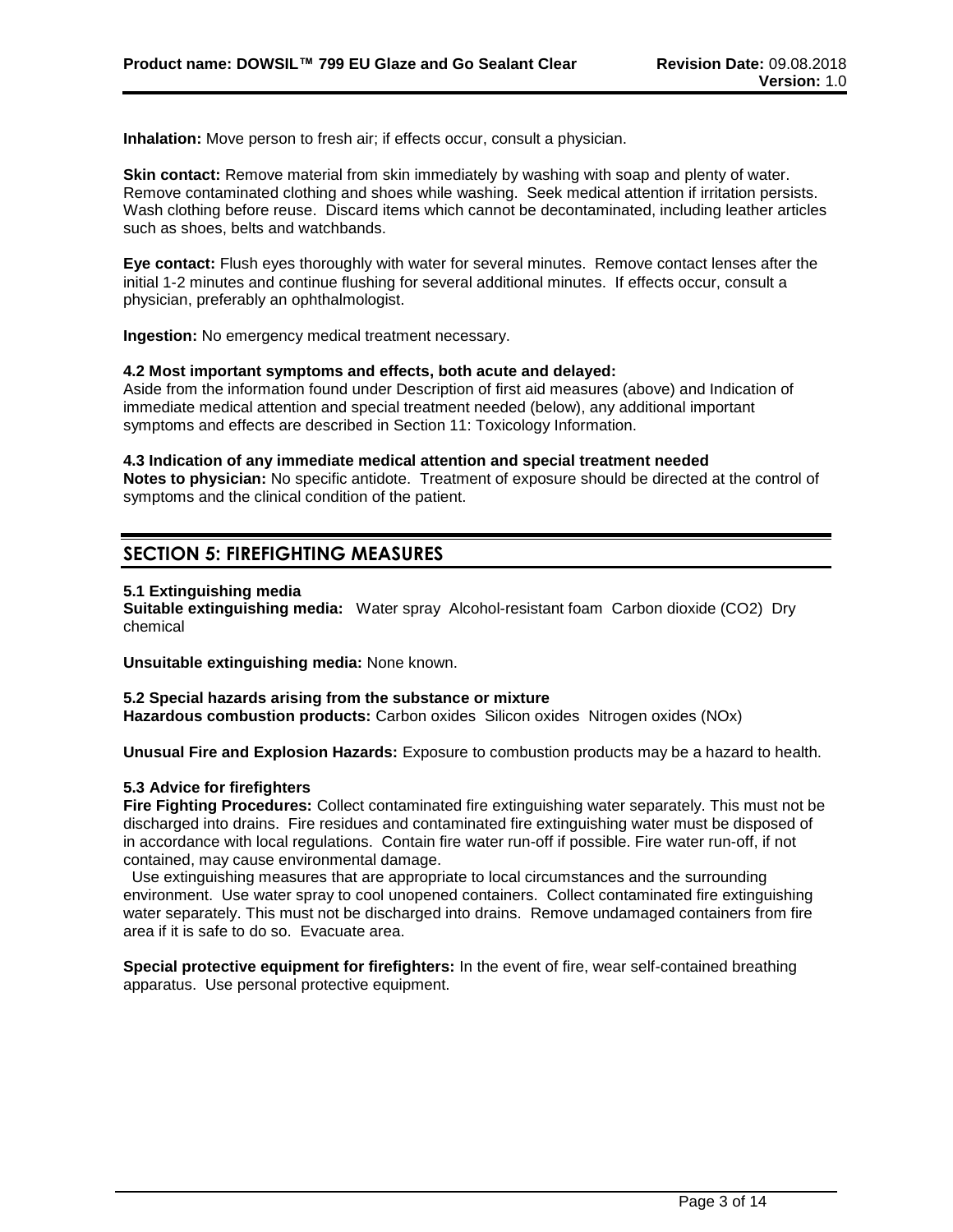# **SECTION 6: ACCIDENTAL RELEASE MEASURES**

**6.1 Personal precautions, protective equipment and emergency procedures:** Use personal protective equipment. Follow safe handling advice and personal protective equipment recommendations.

**6.2 Environmental precautions:** Do not release the product to the aquatic environment above defined regulatory levels Prevent further leakage or spillage if safe to do so. Retain and dispose of contaminated wash water. Local authorities should be advised if significant spillages cannot be contained.

**6.3 Methods and materials for containment and cleaning up:** Wipe up or scrape up and contain for salvage or disposal. Local or national regulations may apply to releases and disposal of this material, as well as those materials and items employed in the cleanup of releases. You will need to determine which regulations are applicable. For large spills, provide dyking or other appropriate containment to keep material from spreading. If dyked material can be pumped, Sections 13 and 15 of this SDS provide information regarding certain local or national requirements.

# **6.4 Reference to other sections:**

See sections: 7, 8, 11, 12 and 13.

# **SECTION 7: HANDLING AND STORAGE**

**7.1 Precautions for safe handling:** Do not get on skin or clothing. Do not swallow. Avoid contact with eyes. Take care to prevent spills, waste and minimize release to the environment. Handle in accordance with good industrial hygiene and safety practice. Use only with adequate ventilation. See Engineering measures under EXPOSURE CONTROLS/PERSONAL PROTECTION section.

**7.2 Conditions for safe storage, including any incompatibilities:** Keep in properly labelled containers. Store locked up. Store in accordance with the particular national regulations.

Do not store with the following product types: Strong oxidizing agents. Unsuitable materials for containers**:** None known.

**7.3 Specific end use(s):** See the technical data sheet on this product for further information.

# **SECTION 8: EXPOSURE CONTROLS/PERSONAL PROTECTION**

# **8.1 Control parameters**

If exposure limits exist, they are listed below. If no exposure limits are displayed, then no values are applicable.

Although some of the components of this product may have exposure guidelines, no exposure would be expected under normal handling conditions due to the physical state of the material.

# **Derived No Effect Level**

Dodecamethyl cyclohexasiloxane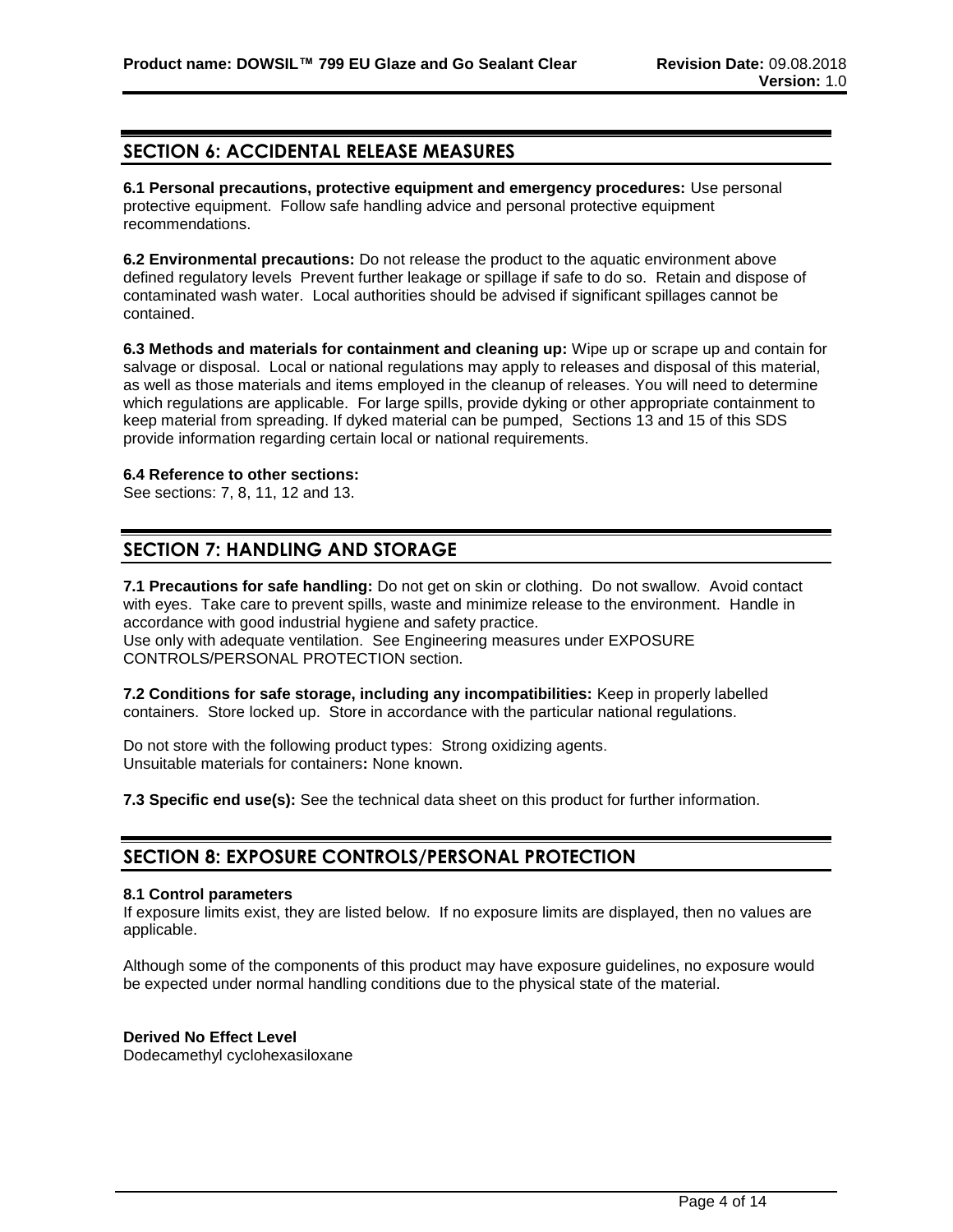#### **Workers**

| <b>Acute systemic effects</b> |            | <b>Acute local effects</b> |              | Long-term systemic<br>effects |             | Long-term local effects |               |
|-------------------------------|------------|----------------------------|--------------|-------------------------------|-------------|-------------------------|---------------|
| Dermal                        | Inhalation | Dermal                     | Inhalation   | Dermal                        | Inhalation  | Dermal                  | Inhalation    |
| n.a.                          | n.a.       | n.a.                       | ma/m3<br>6.1 | n.a.                          | 11 mg/m $3$ | n.a.                    | 1,22 mg/m $3$ |

### **Consumers**

| <b>Acute systemic effects</b> |                   |                        |        | <b>Acute local effects</b> | Long-term systemic effects |              | Long-term local<br>effects |        |              |
|-------------------------------|-------------------|------------------------|--------|----------------------------|----------------------------|--------------|----------------------------|--------|--------------|
| Dermal                        | <b>Inhalation</b> | Oral                   | Dermal | Inhalation                 | Dermal                     | Inhalation   | Oral                       | Dermal | Inhalation   |
| n.a.                          | n.a.              | 1.7<br>mg/kg<br>bw/day | n.a.   | 1,5<br>mq/m3               | n.a.                       | 2,7<br>mg/m3 | 1.7<br>mg/kg<br>bw/day     | n.a.   | 0,3<br>mg/m3 |

# **Predicted No Effect Concentration**

Dodecamethyl cyclohexasiloxane

| <b>Compartment</b>     | <b>PNEC</b>   |
|------------------------|---------------|
| Fresh water sediment   | 2,826 mg/kg   |
| Marine sediment        | $0,282$ mg/kg |
| Soil                   | $3,336$ mg/kg |
| Sewage treatment plant | $> 1.0$ mg/l  |

# **8.2 Exposure controls**

**Engineering controls:** Use local exhaust ventilation, or other engineering controls to maintain airborne levels below exposure limit requirements or guidelines. If there are no applicable exposure limit requirements or guidelines, general ventilation should be sufficient for most operations. Local exhaust ventilation may be necessary for some operations.

#### **Individual protection measures**

**Eye/face protection:** Use safety glasses (with side shields). Safety glasses (with side shields) should be consistent with EN 166 or equivalent.

# **Skin protection**

**Hand protection:** Use chemical resistant gloves classified under Standard EN374: Protective gloves against chemicals and micro-organisms. Examples of preferred glove barrier materials include: Butyl rubber. Neoprene. Nitrile/butadiene rubber ("nitrile" or "NBR"). Ethyl vinyl alcohol laminate ("EVAL"). Polyvinyl alcohol ("PVA"). Polyvinyl chloride ("PVC" or "vinyl"). Viton. Examples of acceptable glove barrier materials include: Natural rubber ("latex"). When prolonged or frequently repeated contact may occur, a glove with a protection class of 5 or higher (breakthrough time greater than 240 minutes according to EN 374) is recommended. When only brief contact is expected, a glove with a protection class of 3 or higher (breakthrough time greater than 60 minutes according to EN 374) is recommended. Glove thickness alone is not a good indicator of the level of protection a glove provides against a chemical substance as this level of protection is also highly dependent on the specific composition of the material that the glove is fabricated from. The thickness of the glove must, depending on model and type of material, generally be more than 0.35 mm to offer sufficient protection for prolonged and frequent contact with the substance. As an exception to this general rule it is known that multilayer laminate gloves may offer prolonged protection at thicknesses less than 0.35 mm. Other glove materials with a thickness of less than 0.35 mm may offer sufficient protection when only brief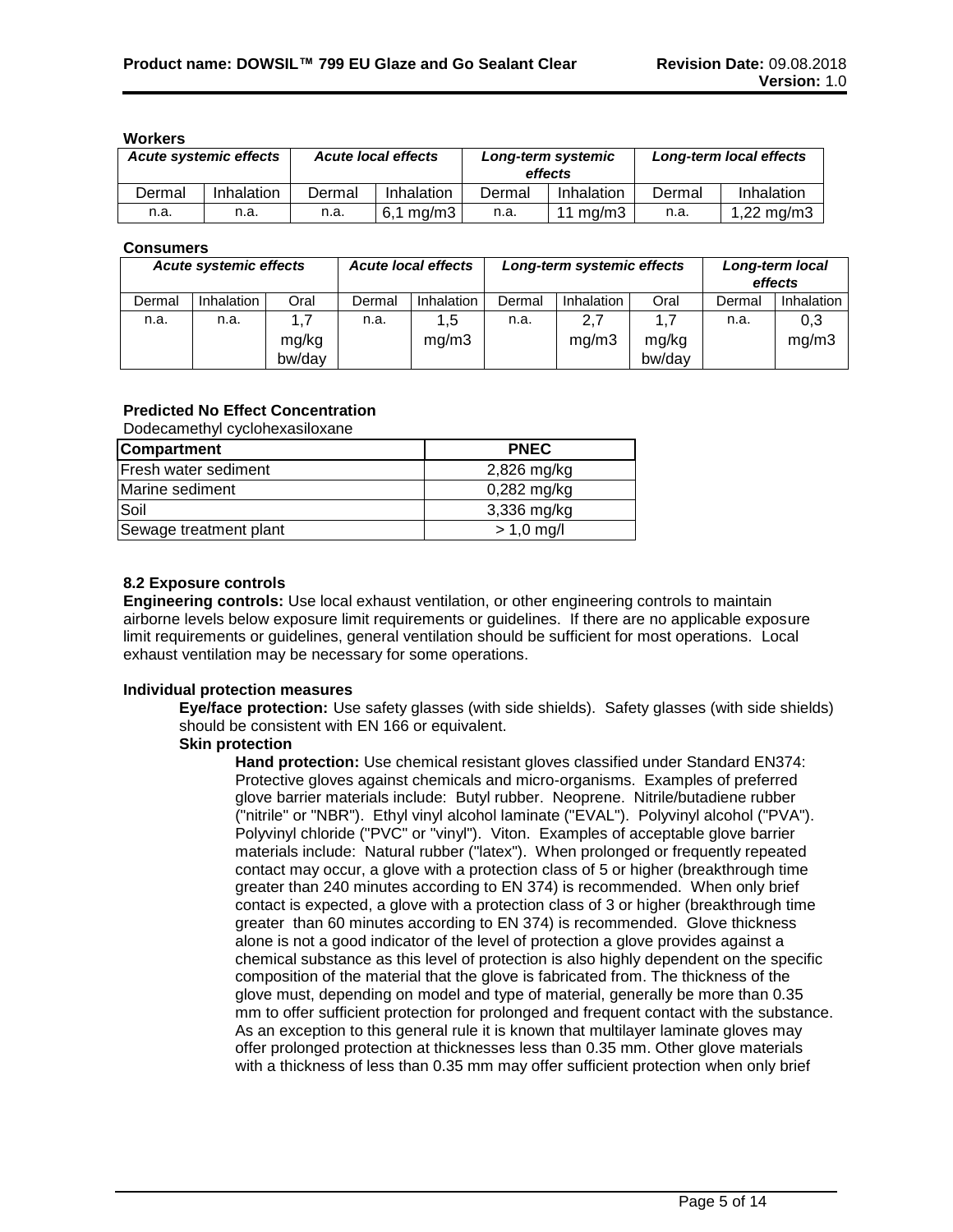contact is expected. NOTICE: The selection of a specific glove for a particular application and duration of use in a workplace should also take into account all relevant workplace factors such as, but not limited to: Other chemicals which may be handled, physical requirements (cut/puncture protection, dexterity, thermal protection), potential body reactions to glove materials, as well as the instructions/specifications provided by the glove supplier.

**Other protection:** Use protective clothing chemically resistant to this material. Selection of specific items such as face shield, boots, apron, or full body suit will depend on the task.

**Respiratory protection:** Respiratory protection should be worn when there is a potential to exceed the exposure limit requirements or guidelines. If there are no applicable exposure limit requirements or guidelines, wear respiratory protection when adverse effects, such as respiratory irritation or discomfort have been experienced, or where indicated by your risk assessment process. For most conditions, no respiratory protection should be needed; however, if handling at elevated temperatures without sufficient ventilation, use an approved air-purifying respirator.

Use the following CE approved air-purifying respirator: Organic vapor cartridge, type A (boiling point >65 ºC, meeting standard EN 14387).

# **Environmental exposure controls**

See SECTION 7: Handling and storage and SECTION 13: Disposal considerations for measures to prevent excessive environmental exposure during use and waste disposal.

# **SECTION 9: PHYSICAL AND CHEMICAL PROPERTIES**

#### **9.1 Information on basic physical and chemical properties**

| Appearance                                        |                                         |
|---------------------------------------------------|-----------------------------------------|
| <b>Physical state</b>                             | paste                                   |
| Color                                             | white translucent                       |
| Odor                                              | characteristic                          |
| <b>Odor Threshold</b>                             | No data available                       |
| рH                                                | Not applicable                          |
| <b>Melting point/range</b>                        | No data available                       |
| <b>Freezing point</b>                             | No data available                       |
| Boiling point (760 mmHg)                          | Not applicable                          |
| <b>Flash point</b>                                | closed cup $>110$ °C                    |
| <b>Evaporation Rate (Butyl Acetate</b><br>$= 1$   | Not applicable                          |
| Flammability (solid, gas)                         | Not classified as a flammability hazard |
| <b>Lower explosion limit</b>                      | No data available                       |
| <b>Upper explosion limit</b>                      | No data available                       |
| <b>Vapor Pressure</b>                             | Not applicable                          |
| <b>Relative Vapor Density (air = 1)</b>           | No data available                       |
| <b>Relative Density (water = 1)</b>               | 1,03                                    |
| <b>Water solubility</b>                           | No data available                       |
| <b>Partition coefficient: n-</b><br>octanol/water | No data available                       |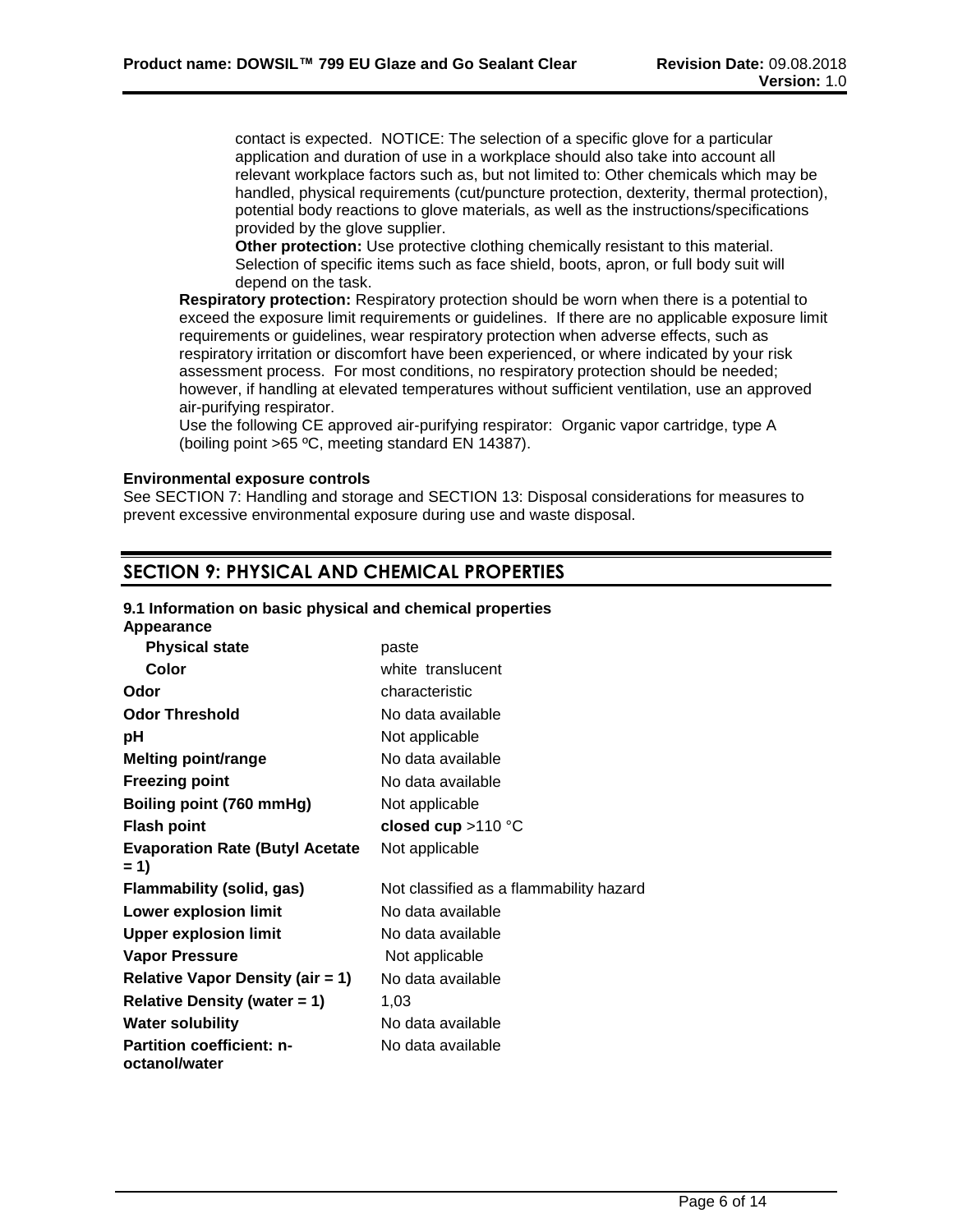| <b>Auto-ignition temperature</b> | No data available                                        |
|----------------------------------|----------------------------------------------------------|
| <b>Decomposition temperature</b> | No data available                                        |
| <b>Dynamic Viscosity</b>         | Not applicable                                           |
| <b>Kinematic Viscosity</b>       | Not applicable                                           |
| <b>Explosive properties</b>      | Not explosive                                            |
| <b>Oxidizing properties</b>      | The substance or mixture is not classified as oxidizing. |
| 9.2 Other information            |                                                          |
| <b>Molecular weight</b>          | No data available                                        |
| <b>Particle size</b>             | No data available                                        |

NOTE: The physical data presented above are typical values and should not be construed as a specification.

# **SECTION 10: STABILITY AND REACTIVITY**

- **10.1 Reactivity:** Not classified as a reactivity hazard.
- **10.2 Chemical stability:** Stable under normal conditions.
- **10.3 Possibility of hazardous reactions:** Can react with strong oxidizing agents.
- **10.4 Conditions to avoid:** None known.
- **10.5 Incompatible materials:** Oxidizing agents
- **10.6 Hazardous decomposition products:** Formaldehyde.

# **SECTION 11: TOXICOLOGICAL INFORMATION**

*Toxicological information appears in this section when such data is available.*

#### **11.1 Information on toxicological effects Acute toxicity**

# **Acute oral toxicity**

Very low toxicity if swallowed. Harmful effects not anticipated from swallowing small amounts.

As product: Single dose oral LD50 has not been determined.

Based on information for component(s): LD50, Rat, > 5 000 mg/kg Estimated.

# **Acute dermal toxicity**

Prolonged skin contact is unlikely to result in absorption of harmful amounts.

As product: The dermal LD50 has not been determined.

Based on information for component(s):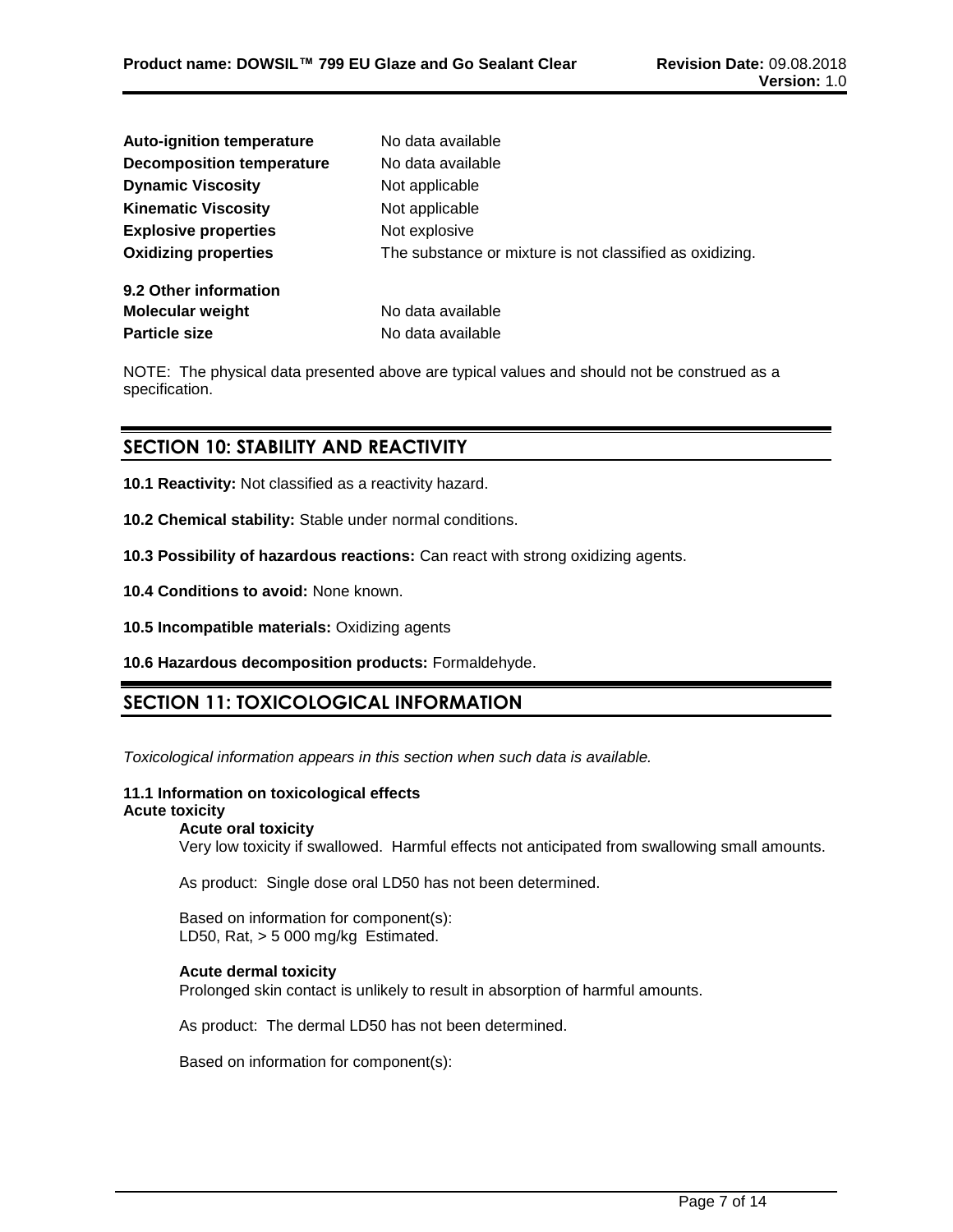LD50, Rabbit, > 2 000 mg/kg Estimated.

### **Acute inhalation toxicity**

Brief exposure (minutes) is not likely to cause adverse effects. Vapor from heated material may cause respiratory irritation. As product: The LC50 has not been determined.

# **Skin corrosion/irritation**

Prolonged exposure not likely to cause significant skin irritation.

#### **Serious eye damage/eye irritation**

May cause slight temporary eye irritation. Corneal injury is unlikely. May cause mild eye discomfort.

#### **Sensitization**

For skin sensitization: Contains component(s) which have caused allergic skin sensitization in guinea pigs.

For respiratory sensitization: No relevant information found.

# **Specific Target Organ Systemic Toxicity (Single Exposure)**

Evaluation of available data suggests that this material is not an STOT-SE toxicant.

#### **Specific Target Organ Systemic Toxicity (Repeated Exposure)**

Contains component(s) which have been reported to cause effects on the following organs in animals: Blood.

Contains an additional component(s) that is/are encapsulated in the product and are not expected to be released under normal processing conditions or foreseeable emergency.

# **Carcinogenicity**

For similar material(s): Did not cause cancer in long-term animal studies which used routes of exposure considered relevant to industrial handling. Positiveresults have been reported in other studies using routes of exposure not relevant to industrial handling.

Contains an additional component(s) that is/are encapsulated in the product and are not expected to be released under normal processing conditions or foreseeable emergency.

**Teratogenicity** No relevant data found.

# **Reproductive toxicity**

No relevant data found.

#### **Mutagenicity**

Contains a component(s) which were negative in in vitro genetic toxicity studies. Contains component(s) which were negative in animal genetic toxicity studies.

#### **Aspiration Hazard**

Based on physical properties, not likely to be an aspiration hazard.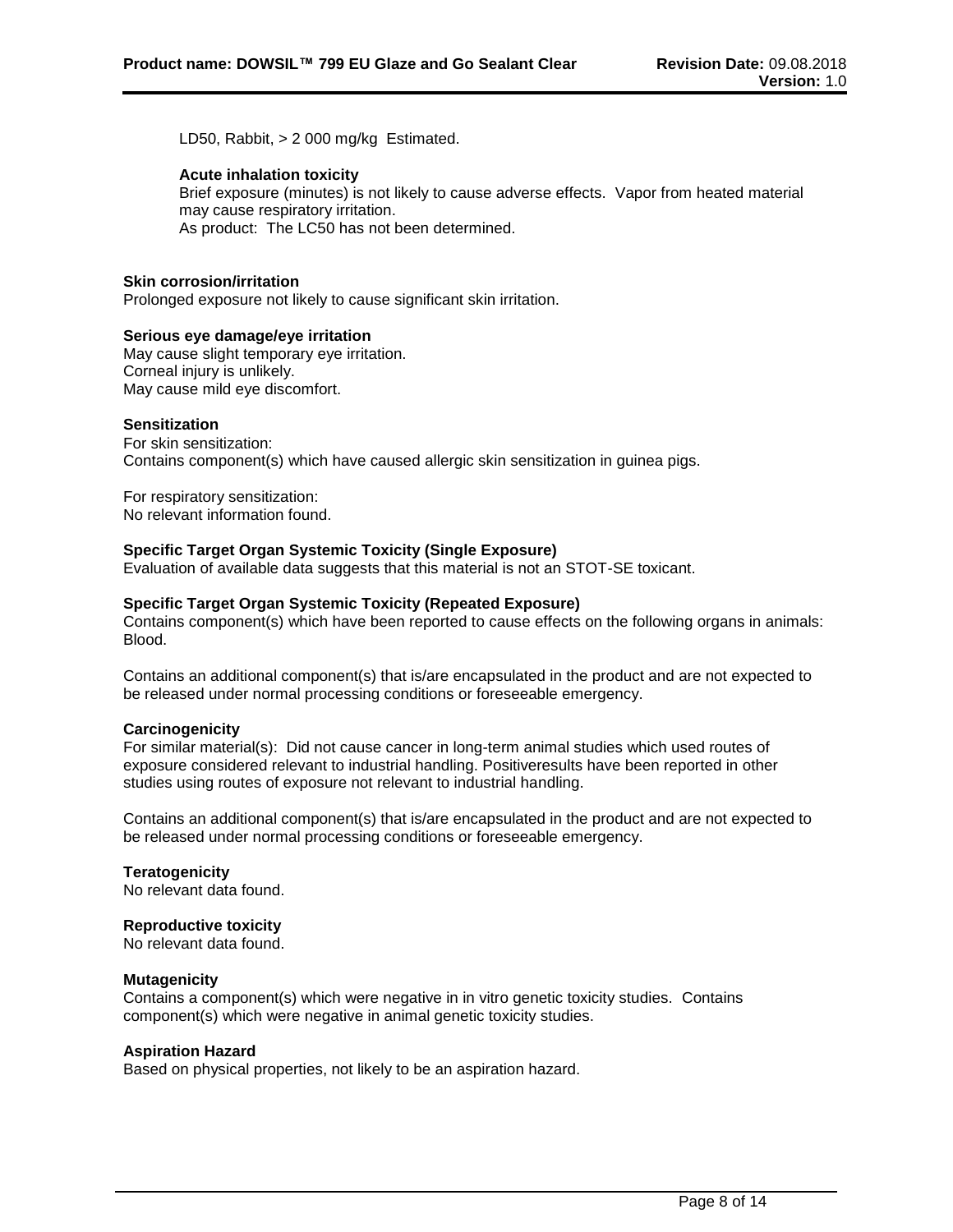#### **COMPONENTS INFLUENCING TOXICOLOGY:**

#### **Dodecamethyl cyclohexasiloxane**

**Acute inhalation toxicity** The LC50 has not been determined.

# **SECTION 12: ECOLOGICAL INFORMATION**

*Ecotoxicological information appears in this section when such data is available.*

# **12.1 Toxicity**

# **Ethyl-tris(acetonoximo)-silane**

**Acute toxicity to fish** Information taken from reference works and the literature. Based on data from similar materials LC50, Pimephales promelas (fathead minnow), 96 Hour, 696,76 mg/l, OECD Test Guideline 203

#### **Acute toxicity to aquatic invertebrates**

Information taken from reference works and the literature. Based on data from similar materials EC50, Daphnia magna (Water flea), 48 Hour, 678,73 mg/l, OECD Test Guideline 202

# **Acute toxicity to algae/aquatic plants**

Information taken from reference works and the literature. Based on data from similar materials EC50, Selenastrum capricornutum (green algae), 72 Hour, 315,36 mg/l, OECD Test Guideline 201 Information taken from reference works and the literature. Based on data from similar materials NOEC, Selenastrum capricornutum (green algae), 72 Hour, 62,34 mg/l, OECD Test Guideline 201

# **Dodecamethyl cyclohexasiloxane**

**Acute toxicity to algae/aquatic plants** Not expected to be acutely toxic to aquatic organisms.

No toxicity at the limit of solubility ErC50, Pseudokirchneriella subcapitata (green algae), 72 Hour, > 0,002 mg/l

# **Chronic toxicity to aquatic invertebrates**

No toxicity at the limit of solubility NOEC, Daphnia magna (Water flea), 21 d, 0,0046 mg/l

#### **12.2 Persistence and degradability**

# **Ethyl-tris(acetonoximo)-silane**

# **Biodegradability:**

Based on data from similar materials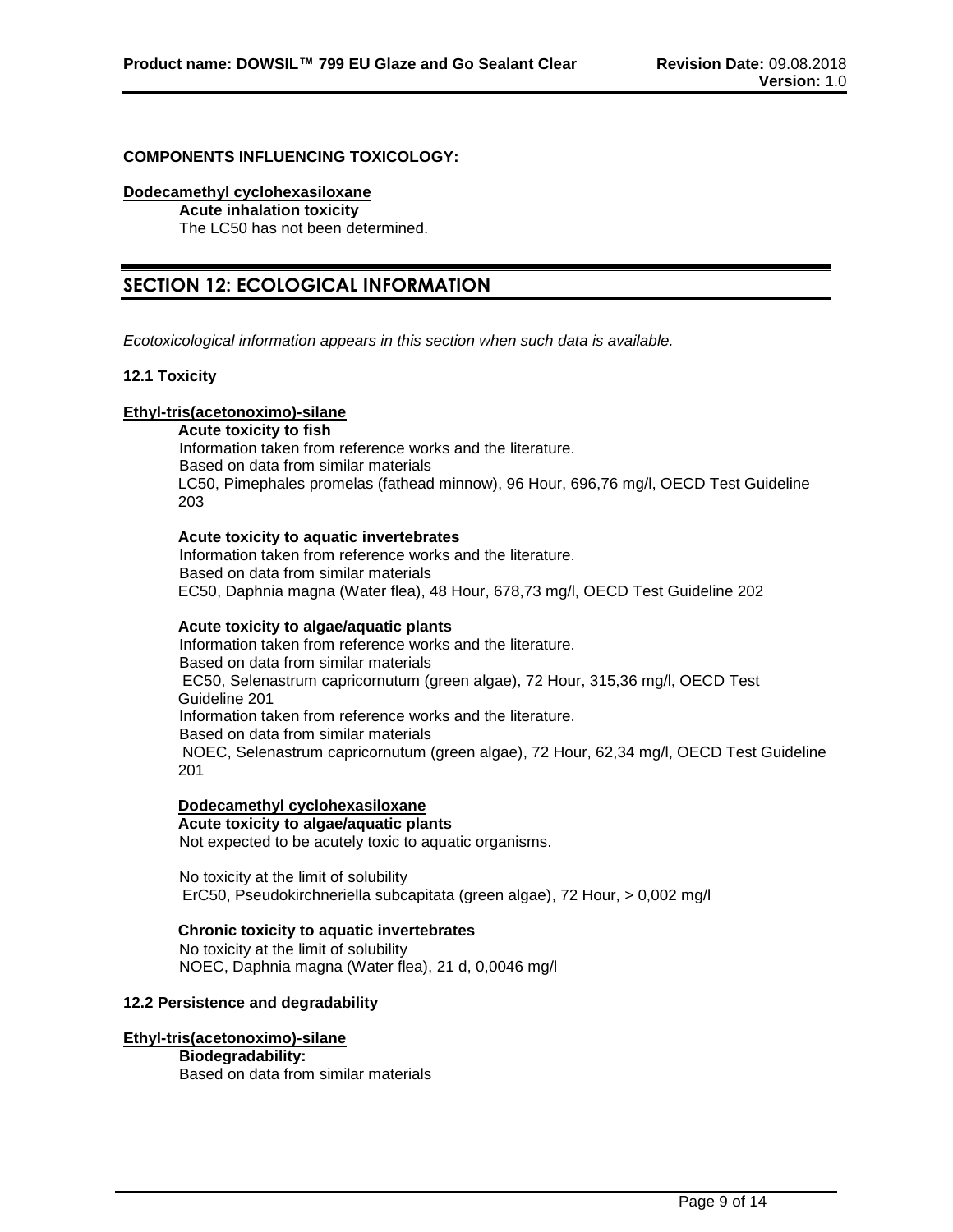**Method:** OECD Test Guideline 301

### **Dodecamethyl cyclohexasiloxane**

**Biodegradability:** Based on stringent OECD test guidelines, this material cannot be considered as readily biodegradable; however, these results do not necessarily mean that the material is not biodegradable under environmental conditions. 10-day Window: Fail **Biodegradation:** 57 % **Exposure time:** 28 d **Method:** OECD Test Guideline 301B

### **12.3 Bioaccumulative potential**

#### **Ethyl-tris(acetonoximo)-silane**

**Bioaccumulation:** Vendor MSDS Other: see User-defined text for details **Partition coefficient: n-octanol/water(log Pow):** 0,2

#### **Dodecamethyl cyclohexasiloxane**

**Bioaccumulation:** Bioconcentration potential is low (BCF less than 100 or log Pow greater than 7).

**Partition coefficient: n-octanol/water(log Pow):** 8,87

#### **12.4 Mobility in soil**

#### **Dodecamethyl cyclohexasiloxane**

Potential for mobility in soil is very high (Koc between 0 and 50).

### **12.5 Results of PBT and vPvB assessment**

# **Ethyl-tris(acetonoximo)-silane**

This substance has not been assessed for persistence, bioaccumulation and toxicity (PBT).

#### **Dodecamethyl cyclohexasiloxane**

Dodecamethyl cyclohexasiloxane (D6) meets the current REACh Annex XIII criteria for vPvB. However, D6 does not behave similarly to known PBT/vPvB substances. The weight of scientific evidence from field studies shows that D6 is not biomagnifying in aquatic and terrestrial food webs. D6 in air will degrade by reaction with naturally occurring hydroxyl radicals in the atmosphere. Any D6 in air that does not degrade by reaction with hydroxyl radicals is not expected to deposit from the air to water, to land, or to living organisms.

#### **12.6 Other adverse effects**

#### **Ethyl-tris(acetonoximo)-silane**

This substance is not on the Montreal Protocol list of substances that deplete the ozone layer.

#### **Dodecamethyl cyclohexasiloxane**

This substance is not on the Montreal Protocol list of substances that deplete the ozone layer.

# **SECTION 13: DISPOSAL CONSIDERATIONS**

# **13.1 Waste treatment methods**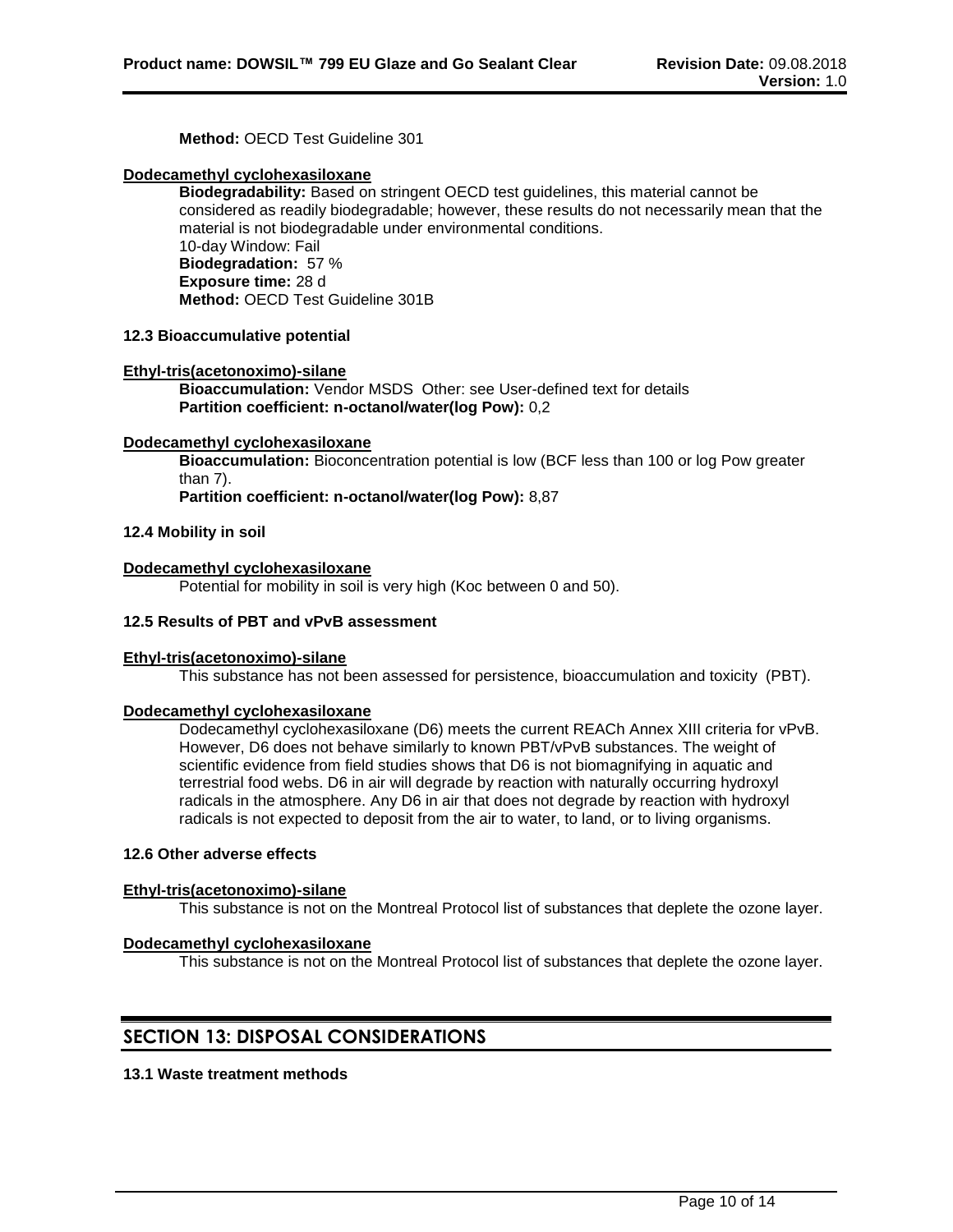Do not dump into any sewers, on the ground, or into any body of water. This product, when being disposed of in its unused and uncontaminated state should be treated as a hazardous waste according to EC Directive 2008/98/EC. Any disposal practices must be in compliance with all national and provincial laws and any municipal or local by-laws governing hazardous waste. For used, contaminated and residual materials additional evaluations may be required.

The definitive assignment of this material to the appropriate EWC group and thus its proper EWC code will depend on the use that is made of this material. Contact the authorized waste disposal services.

# **SECTION 14: TRANSPORT INFORMATION**

# **Classification for ROAD and Rail transport (ADR/RID):**

|      | 14.1 UN number                                                                                     | Not applicable                                                       |
|------|----------------------------------------------------------------------------------------------------|----------------------------------------------------------------------|
|      | 14.2 UN proper shipping name                                                                       | Not regulated for transport                                          |
|      | 14.3 Transport hazard class(es)                                                                    | Not applicable                                                       |
| 14.4 | <b>Packing group</b>                                                                               | Not applicable                                                       |
|      | 14.5 Environmental hazards                                                                         | Not considered environmentally hazardous based on<br>available data. |
|      | 14.6 Special precautions for user No data available.                                               |                                                                      |
|      | <b>Classification for SEA transport (IMO-IMDG):</b>                                                |                                                                      |
|      | 14.1 UN number                                                                                     | Not applicable                                                       |
|      | 14.2 UN proper shipping name                                                                       | Not regulated for transport                                          |
|      | 14.3 Transport hazard class(es)                                                                    | Not applicable                                                       |
| 14.4 | <b>Packing group</b>                                                                               | Not applicable                                                       |
|      | 14.5 Environmental hazards                                                                         | Not considered as marine pollutant based on available data.          |
|      | 14.6 Special precautions for user                                                                  | No data available.                                                   |
|      | 14.7 Transport in bulk according<br>to Annex I or II of MARPOL<br>73/78 and the IBC or IGC<br>Code | Consult IMO regulations before transporting ocean bulk               |
|      | <b>Classification for AIR transport (IATA/ICAO):</b>                                               |                                                                      |
|      | 14.1 UN number                                                                                     | Not applicable                                                       |
|      | 14.2 UN proper shinning name                                                                       | Not requisited for transport                                         |

| 14.2 UN proper shipping name    | Not regulated for transport |
|---------------------------------|-----------------------------|
| 14.3 Transport hazard class(es) | Not applicable              |
| 14.4 Packing group              | Not applicable              |
| 14.5 Environmental hazards      | Not applicable              |
|                                 |                             |

**14.6 Special precautions for user** No data available.

This information is not intended to convey all specific regulatory or operational requirements/information relating to this product. Transportation classifications may vary by container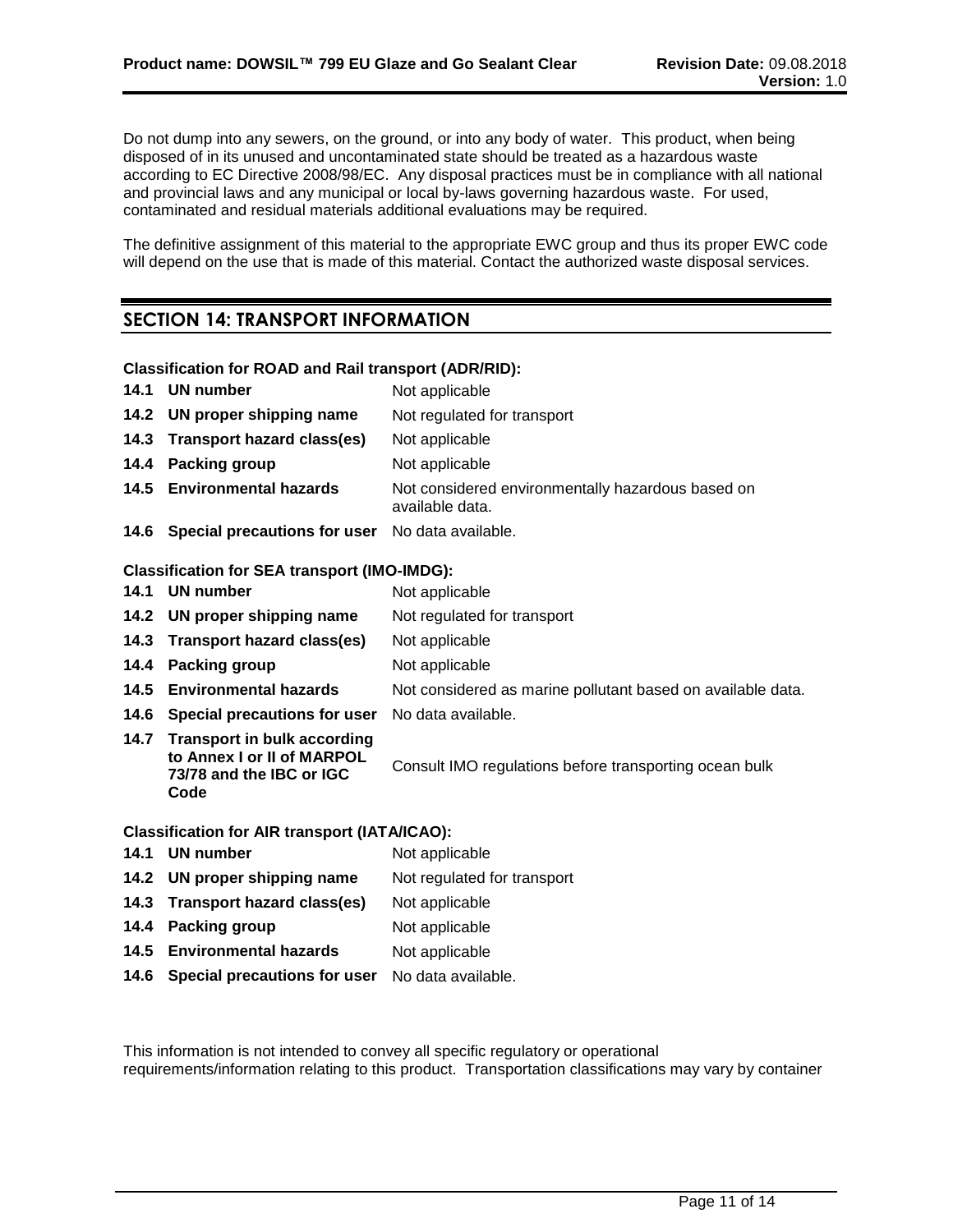volume and may be influenced by regional or country variations in regulations. Additional transportation system information can be obtained through an authorized sales or customer service representative. It is the responsibility of the transporting organization to follow all applicable laws, regulations and rules relating to the transportation of the material.

# **SECTION 15: REGULATORY INFORMATION**

#### **15.1 Safety, health and environmental regulations/legislation specific for the substance or mixture**

# **REACh Regulation (EC) No 1907/2006**

This product contains only components that have been either pre-registered, registered, are exempt from registration, are regarded as registered or are not subject to registration according to Regulation (EC) No. 1907/2006 (REACH)., Polymers are exempted from registration under REACH. All relevant starting materials and additives have been either pre-registered, registered, or are exempt from registration to Regulation (EC) No. 1907/2006 (REACH)., The aforementioned indications of the REACH registration status are provided in good faith and believed to be accurate as of the effective date shown above. However, no warranty, express or implied, is given. It is the buyer´s/user´s responsibility to ensure that his/her understanding of the regulatory status of this product is correct.

# **Authorisation status under REACH:**

The following substance/s contained in this product might be or is/are subject to authorization in accordance with REACH:

CAS-No.: 540-97-6 | Name: Dodecamethyl cyclohexasiloxane Authorisation status: listed in the Candidate List of Substances of Very High Concern for Authorisation Authorisation number: Not available Sunset date: Not available Exempted (Categories of) Uses: Not available

# **Seveso III: Directive 2012/18/EU of the European Parliament and of the Council on the control of major-accident hazards involving dangerous substances.**

Listed in Regulation: Not applicable

#### **15.2 Chemical safety assessment** Not applicable

# **SECTION 16: OTHER INFORMATION**

# **Full text of H-Statements referred to under sections 2 and 3.**

H373 May cause damage to organs through prolonged or repeated exposure if swallowed.

### **Classification and procedure used to derive the classification for mixtures according to Regulation (EC) No 1272/2008**

This product is not classified as dangerous according to EC criteria.

# **Revision**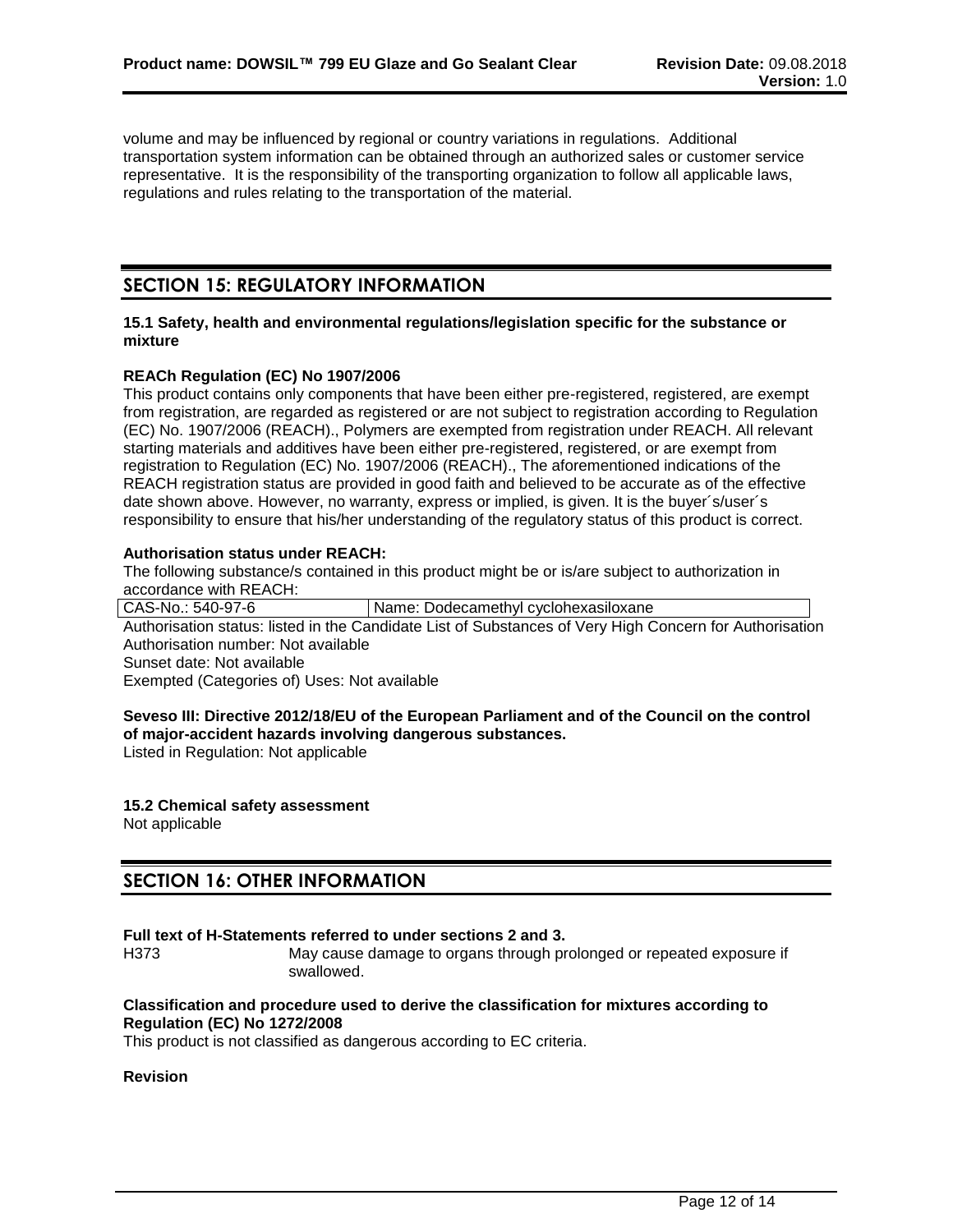Identification Number: 4103179 / A281 / Issue Date: 09.08.2018 / Version: 1.0 Most recent revision(s) are noted by the bold, double bars in left-hand margin throughout this document.

# **Legend**

| _____          |                                                    |
|----------------|----------------------------------------------------|
| <b>STOT RE</b> | Specific target organ toxicity - repeated exposure |
|                |                                                    |

# **Full text of other abbreviations**

ADN - European Agreement concerning the International Carriage of Dangerous Goods by Inland Waterways; ADR - European Agreement concerning the International Carriage of Dangerous Goods by Road; AICS - Australian Inventory of Chemical Substances; ASTM - American Society for the Testing of Materials; bw - Body weight; CLP - Classification Labelling Packaging Regulation; Regulation (EC) No 1272/2008; CMR - Carcinogen, Mutagen or Reproductive Toxicant; DIN - Standard of the German Institute for Standardisation; DSL - Domestic Substances List (Canada); ECHA - European Chemicals Agency; EC-Number - European Community number; ECx - Concentration associated with x% response; ELx - Loading rate associated with x% response; EmS - Emergency Schedule; ENCS - Existing and New Chemical Substances (Japan); ErCx - Concentration associated with x% growth rate response; GHS - Globally Harmonized System; GLP - Good Laboratory Practice; IARC - International Agency for Research on Cancer; IATA - International Air Transport Association; IBC - International Code for the Construction and Equipment of Ships carrying Dangerous Chemicals in Bulk; IC50 - Half maximal inhibitory concentration; ICAO - International Civil Aviation Organization; IECSC - Inventory of Existing Chemical Substances in China; IMDG - International Maritime Dangerous Goods; IMO - International Maritime Organization; ISHL - Industrial Safety and Health Law (Japan); ISO - International Organisation for Standardization; KECI - Korea Existing Chemicals Inventory; LC50 - Lethal Concentration to 50 % of a test population; LD50 - Lethal Dose to 50% of a test population (Median Lethal Dose); MARPOL - International Convention for the Prevention of Pollution from Ships; n.o.s. - Not Otherwise Specified; NO(A)EC - No Observed (Adverse) Effect Concentration; NO(A)EL - No Observed (Adverse) Effect Level; NOELR - No Observable Effect Loading Rate; NZIoC - New Zealand Inventory of Chemicals; OECD - Organization for Economic Co-operation and Development; OPPTS - Office of Chemical Safety and Pollution Prevention; PBT - Persistent, Bioaccumulative and Toxic substance; PICCS - Philippines Inventory of Chemicals and Chemical Substances; (Q)SAR - (Quantitative) Structure Activity Relationship; REACH - Regulation (EC) No 1907/2006 of the European Parliament and of the Council concerning the Registration, Evaluation, Authorisation and Restriction of Chemicals; RID - Regulations concerning the International Carriage of Dangerous Goods by Rail; SADT - Self-Accelerating Decomposition Temperature; SDS - Safety Data Sheet; SVHC - Substance of Very High Concern; TCSI - Taiwan Chemical Substance Inventory; TRGS - Technical Rule for Hazardous Substances; TSCA - Toxic Substances Control Act (United States); UN - United Nations; vPvB - Very Persistent and Very **Bioaccumulative** 

# **Information Source and References**

This SDS is prepared by Product Regulatory Services and Hazard Communications Groups from information supplied by internal references within our company.

DOW BENELUX B.V. urges each customer or recipient of this (M)SDS to study it carefully and consult appropriate expertise, as necessary or appropriate, to become aware of and understand the data contained in this (M)SDS and any hazards associated with the product. The information herein is provided in good faith and believed to be accurate as of the effective date shown above. However, no warranty, express or implied, is given. Regulatory requirements are subject to change and may differ between various locations. It is the buyer's/user's responsibility to ensure that his activities comply with all federal, state, provincial or local laws. The information presented here pertains only to the product as shipped. Since conditions for use of the product are not under the control of the manufacturer, it is